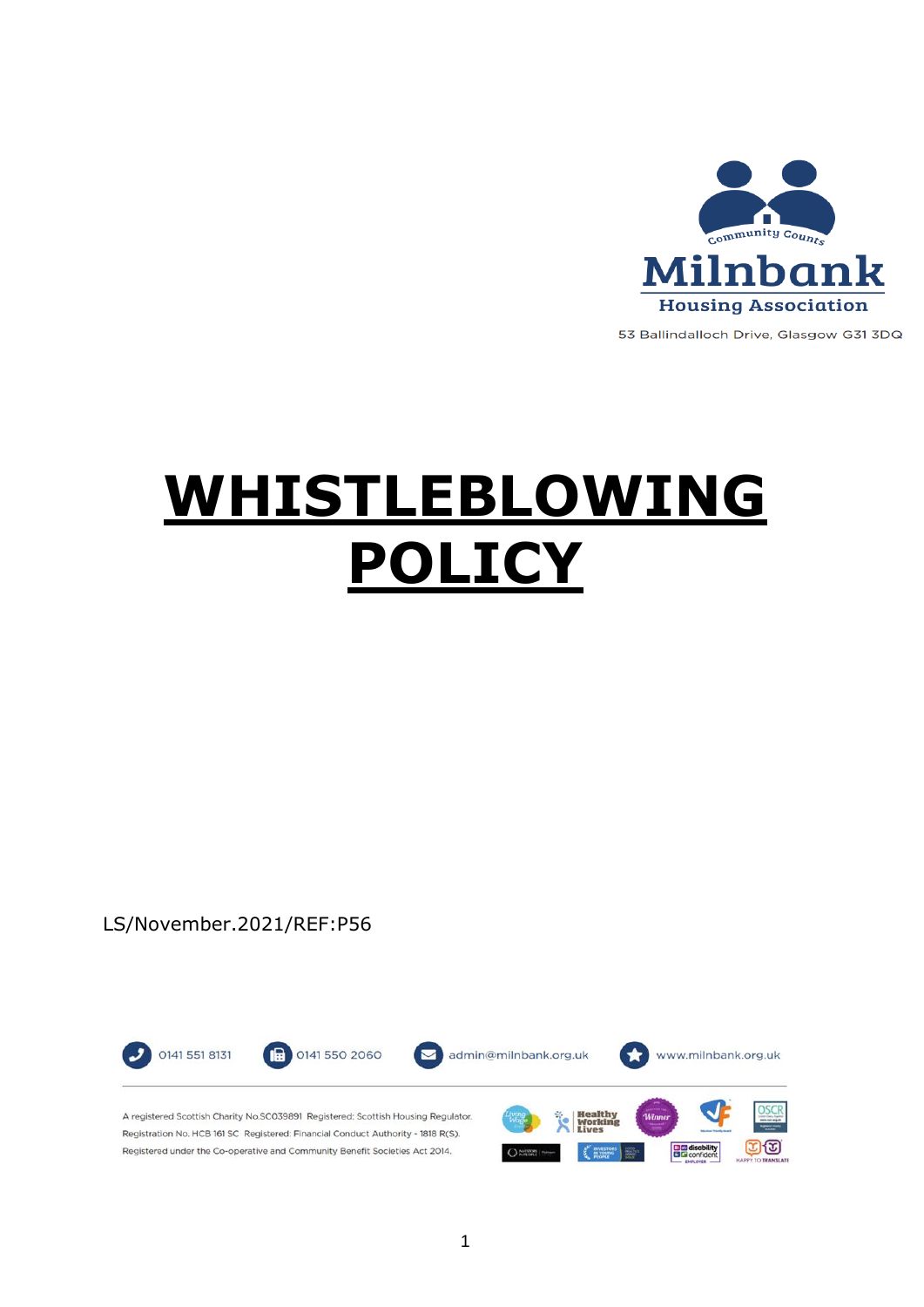### **1. INTRODUCTION**

- a) Milnbank Housing Association (MHA) is committed to the highest standards of openness, probity and accountability. As employees are often the first to realise that there may be something seriously wrong, MHA expects those who have serious concerns about any aspect of the Association's work to come forward and speak up without fear of reprisal. Therefore, MHA recognises that it is an important aspect of accountability and transparency to provide a mechanism to ensure that no employee, committee member or other customer of MHA feel at a disadvantage in raising legitimate concerns.
- b) It is important to clarify the difference between Whistleblowing, a Complaint and a Grievance.

●Whistleblowing is the disclosure of information which related to a genuine suspicion of serious wrongdoing or dangers at work (e.g. fraud or failure to comply with health & safety requirements) which is being disclosed in the public interest.

• A Complaint is generally made by an individual (E.G. a tenant) who feels that they have been wronged in some way or the Association's practice is wrong in some way. This would be dealt with under our Complaints Procedures.

• A Grievance is where an employee has a personal complaint about their own employment situation, such as the way they are being treated at work. In these cases employees should use the Grievance Procedure.

- c) Legal & Regulatory Requirements The Public Interest Disclosure Act, 1998, gives legal protection to employees against being dismissed or penalised by their employers as a result of disclosing certain serious concerns. These concerns must be made in the reasonable belief that it is in the 'public interest' and in the reasonable belief that the information disclosed tends to show a relevant failure as per the Enterprise and Regulatory Act 2013, Whistleblowing is a Notifiable Event therefore when a protected disclosure is received it should be reported to the Scottish Housing Regulator (SHR) (bearing in mind any necessary confidentiality requirements from the whistleblower's perspective). The SHR has issued guidance on potential whistleblowers.
- d) Employers may also be held vicariously liable for workers who victimise colleagues for making a disclosure. MHA will take all reasonable steps to protect workers from being victimised.
- e) All employees, committee members and other customers working for or acting on behalf of MHA are covered by this policy. The policy also applies to suppliers and those providing services under a contract within MHA.
- f) If you are a customer, member of the public or other service user, you should raise any concerns regarding "Whistleblowing" directly with the Director, or in writing marked 'Private and Confidential' FAO Director**.**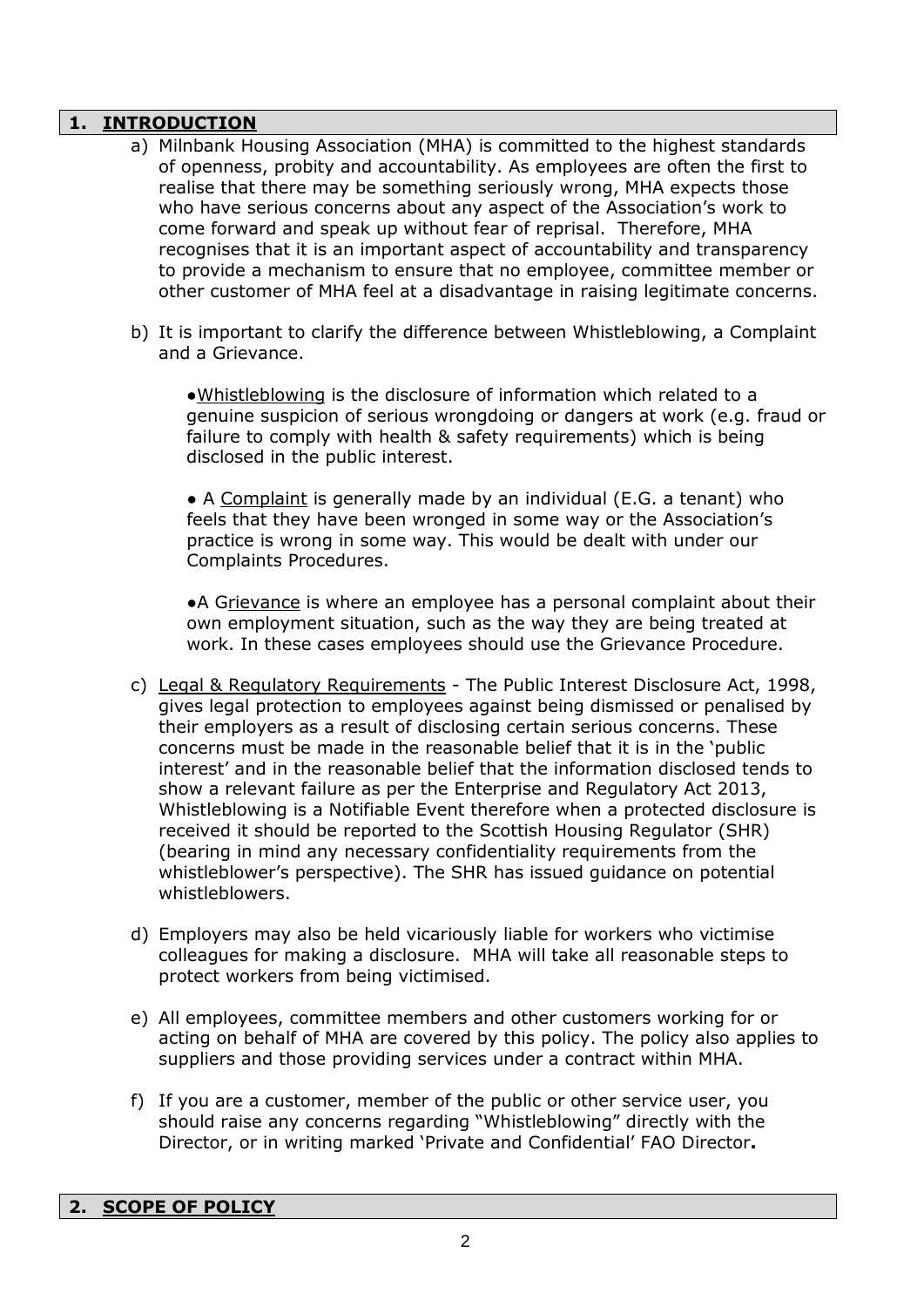This policy is designed to enable employees of MHA to raise concerns internally and at a high level to disclose information that the individual believes shows malpractice or impropriety. A number of policies are already in place, including Protection from Harassment, and disciplinary and grievance procedures.

# **3. SAFEGUARDS**

a) Protection **–** To qualify for protection a qualifying disclosure must be about a possible:

- Criminal offence
- Failure to comply with a legal obligation
- Miscarriage of justice
- Threats to an individual's health and safety
- Danger to the environment or
- A deliberate attempt to conceal any of the above

To qualify the disclosure must also be made:

- In the public interest.
- To an appropriate person/body; and
- With reasonable belief in the validity of the concerns being raised.

MHA will not tolerate any harassment or victimisation (including informal pressures) and will take appropriate action to protect the individual when they raise a concern with the above provisions acknowledged.

- b) Confidentiality All concerns will be treated in confidence and every effort will be made not to reveal the individual's identity if they so wish. However, at the appropriate time the individual may need to come forward as a witness.
- c) Anonymous Allegations This policy encourages individuals to put their names to any disclosures they make. Concerns expressed anonymously are much less robust, but may, never the less, be considered at the discretion of MHA.
- d) Untrue Allegations We aim to encourage openness and will support those who raise genuine concerns under this policy, even if they turn out to be mistaken. So, if an individual makes a genuine allegation that is not confirmed by the subsequent investigation, no action will be taken against them. However, if it is considered that the individual made an allegation frivolously, maliciously or for personal gain, (and did so without a reasonable belief that they were disclosing wrongdoing, and without a reasonable belief they were doing so in the public interest) disciplinary action (or equivalent) may be taken against them and this may be up to and including dismissal. In addition, it should be noted that under the provisions of legislation, if a disclosure is not made in 'good faith' this can subsequently be taken into account by an employment tribunal when considering what compensation (if any) should be awarded in any whistleblowing protection claims.

### **3. EQUAL OPPORTUNITIES**

MHA is committed to ensuring equal opportunities and fair treatment for all people in its work. In implementing the Whistleblowing Policy, MHA will ensure that it achieves fairness towards all staff and committee members, in accordance with the Equality Act 2010.

### **4. HOW THE ASSOCIATION WILL RESPOND TO CONCERNS**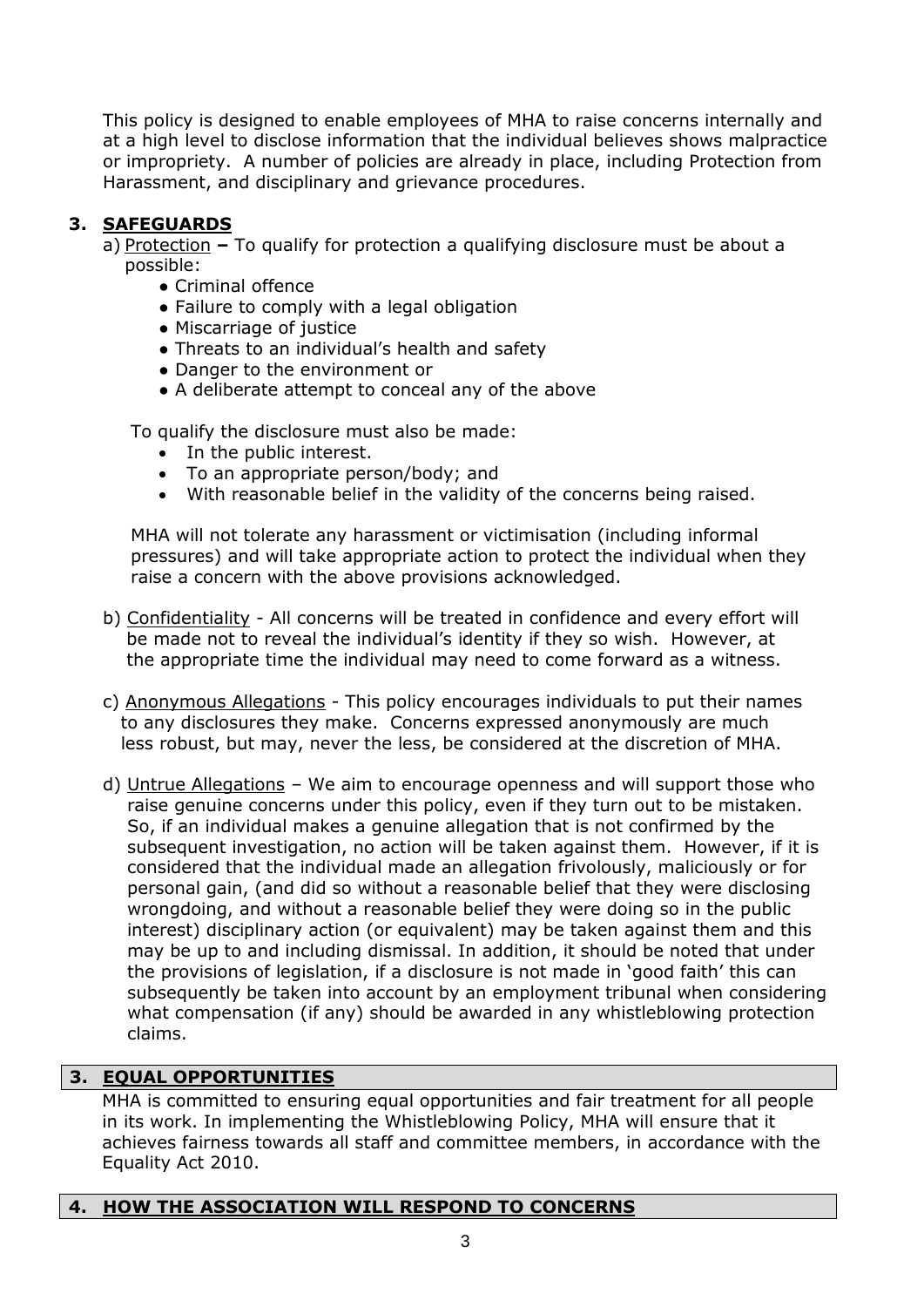MHA will respond to all concerns raised under the Whistleblowing Policy. Appendix A describes the procedure in detail.

#### **5. OUTCOME OF INVESTIGATION**

Once the investigation has been completed and the report is received by the Chairperson, a decision on what action to take will be considered. If there are reasonable grounds to substantiate the complaint, an appropriate procedure will be initiated. This may also include referral to an external body or regulator.

Where an individual feels that their concern has not been dealt with appropriately, they can appeal the decision internally to the Chair of the Management Committee (MC). If, after appealing internally the individual is still not satisfied with the outcome, they can raise the issue with the appropriate external regulatory body (e.g. SHR, Health & Safety Executive, ACAS, and Public Concern at Work etc).

### **6. POLICY MONITORING & REVIEW**

All instances of whistleblowing and associated investigations will be recorded and documented with the relevant details reported to the MC. The Whistleblowing Policy is under the auspices of the MC. The policy will be reviewed every 3 years or as otherwise determined by legislation and/or regulation changes.

### **7. DATA PROTECTION**

MHA controls the personal information that we collect, this means that we are legally responsible for how we collect, hold and use personal information. It also means that we are required to comply with the General Data Protection Regulations (GDPR) when collecting, holding and using personal information.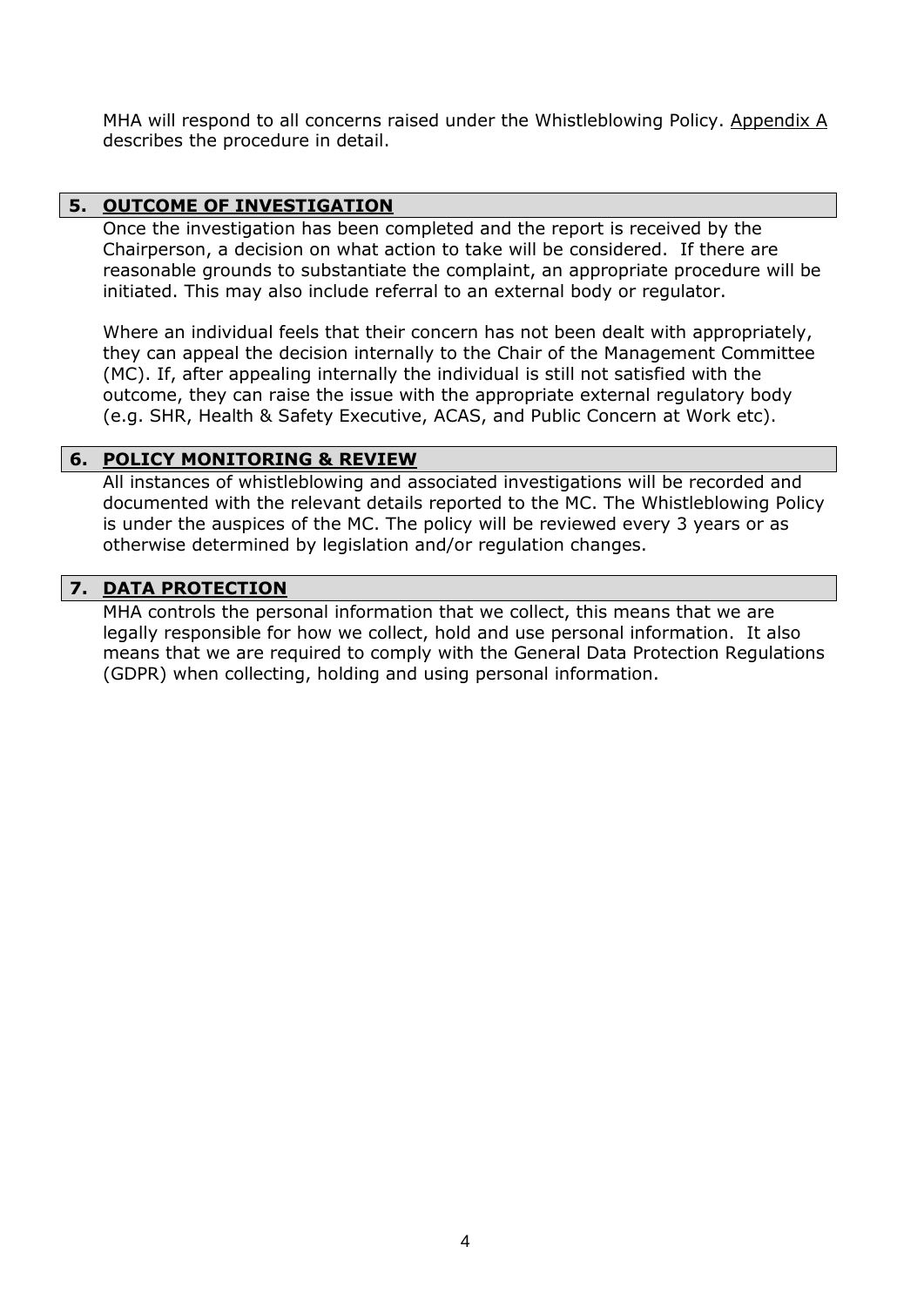# **W H I S T L E E B L O W I N G P R O C E D U R E S**

#### **a) Guidance for staff or committee members who are notified of concerns**

- 1. If the person raising concerns is a staff member, ask whether they have sought independent advice. If they have not, you should still be prepared to listen to their concerns.
- 2. If you have any conflict of interest personally, you should suggest a more relevant person to speak to and also advise that person of your initial contact.
- 3. You should respect the confidentiality of the person raising the concern, but also advise them that they may have to speak up if the matter is to be dealt with properly.
- 4. You should be mindful of legitimate concerns the whistleblower may have about their own safety and/or career.
- 5. You should offer to report back about the outcome of the investigation and, where possible, on any action that is proposed.
- 6. You should notify and seek advice from MHA's Director or Chairperson who will arrange for the concerns to be investigated.
- 7. If you are a committee member and the concerns that have been relayed to you concern the conduct of a member of staff, you should notify the Director. If the concerns relate to the Director, you should contact the Chairperson and/or MHA's solicitors for advice about how to proceed.
- 8. Victimising or deterring employees from raising a concern about malpractice is a disciplinary offence.
- 9. Anonymous complaints should not be ignored. If necessary, you should offer the whistleblower the opportunity to speak to somebody outside MHA in confidence.

### **b) Investigation procedures**

- 11. Initial enquiries will be made by the Director (or a senior manager acting on the instructions of the Director) to determine what needs to be done to investigate concerns raised under the whistleblowing Policy. The Director will be responsible for informing the Chairperson and/or MC of any concerns raised under the Policy.
- 12. Upon completion of initial enquiries, the matters raised may be:
	- Further investigated by management, internal audit or through the disciplinary process.
	- Referred to the Police
	- Referred to MHA's external auditor or solicitors
	- Subject to an independent inquiry
- 13. During the course of any investigations, contact with the person who has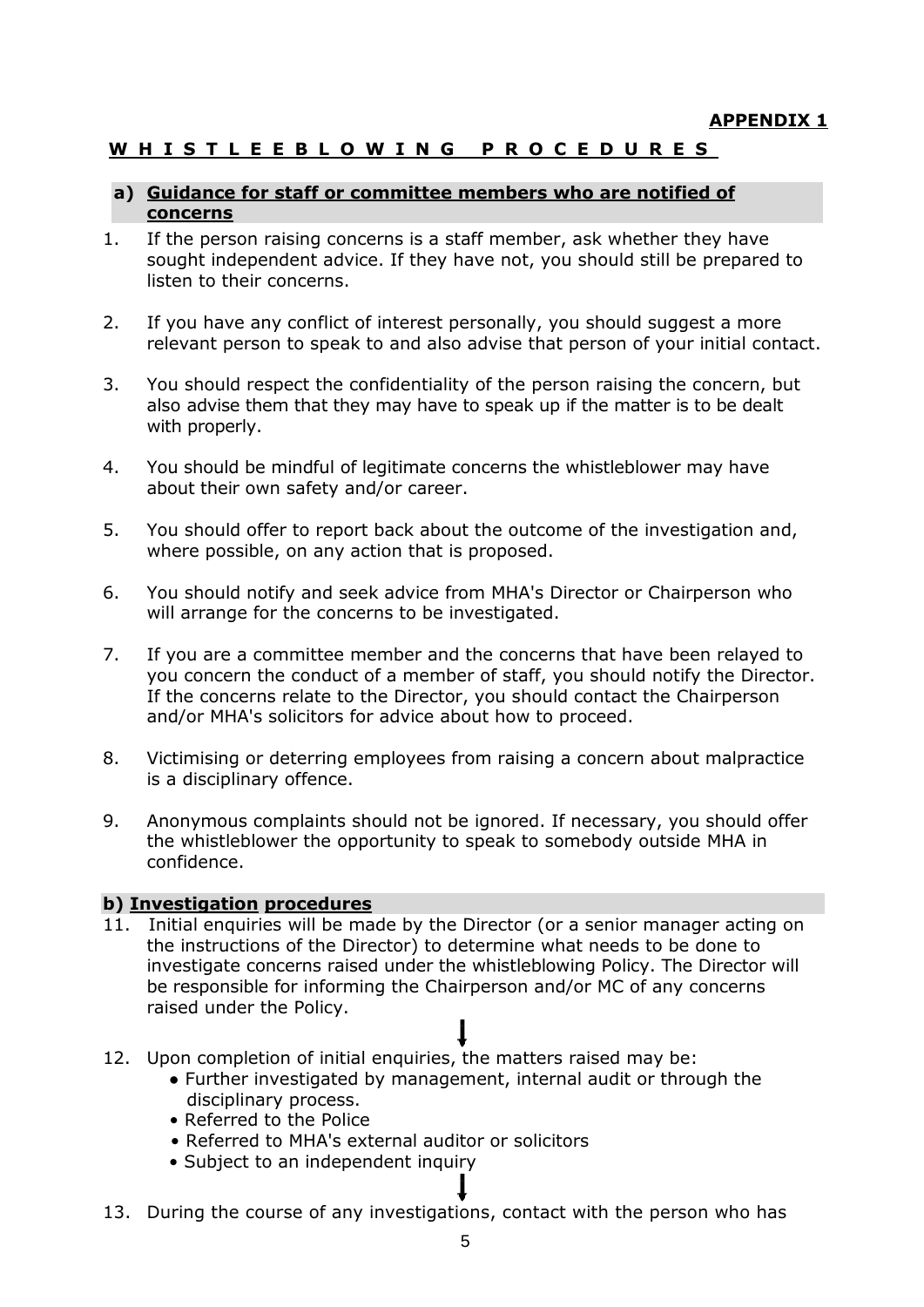expressed concern will depend on the nature of the matters raised. If necessary, MHA may seek further information from the person who has expressed concern.

- 14. Where meetings are arranged with an employee who has raised concerns, the Association will:
	- Hold meetings away from the workplace, if this is preferred by the employee(s) who has raised concerns.
	- Allow the employee(s) to bring a TU or professional representative or a friend if they wish.

MHA will do whatever it can to minimise any difficulties that individuals may face as a result of raising a concern. (E.g. if somebody is required to give evidence in subsequent criminal or disciplinary proceedings, MHA will arrange for them to receive advice about the procedures involved).

- 15. A senior manager or office-bearer of MHA will write to the person who has raised the concern. Wherever possible, they will do this within 10 working days of a concern being raised. Their letter will acknowledge the concern, and, insofar as is reasonability possible in the circumstances, and subject to legal constraints:
	- Indicate how MHA proposes to deal with the matter.
	- Give an estimate of how long it will take to provide a final response.
	- State whether further investigations will take place and, if not, why not.
- 16. Subject to any legal constraints, MHA will inform the person who has expressed concern of the outcome of any investigations.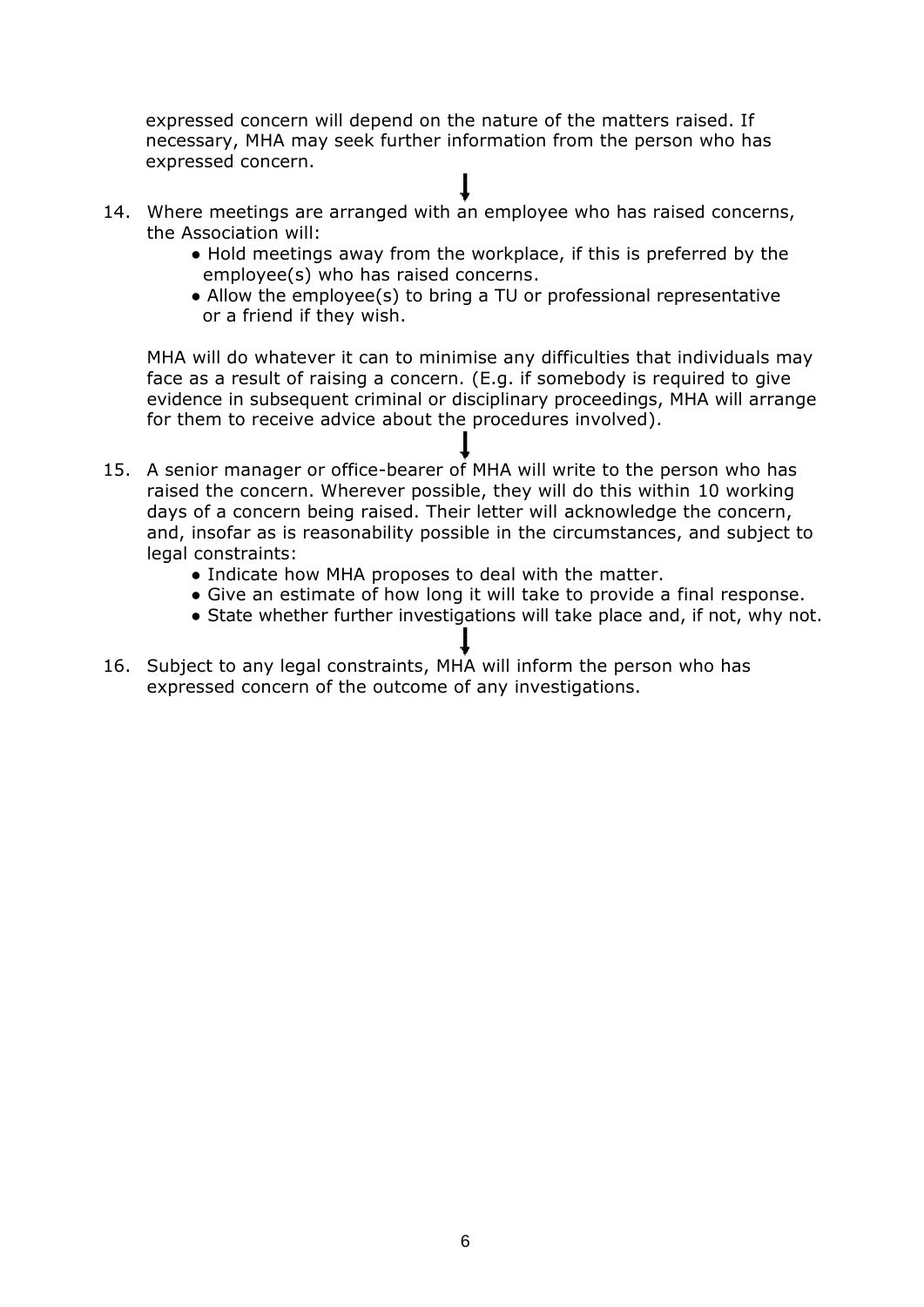# **c) Committee Information Note**

MHA hopes you will never need to use the advice provided in this note. But it is recognised that employees need clear guidance about how to report any concerns they might have about malpractice or wrongdoing, in any aspect of MHA's work. MHA's Policy on whistleblowing states its commitment to:

- Tackling malpractice and wrong doing
- Ensuring that people with serious concerns can report these without fear of victimisation or discrimination, and in the knowledge that their concerns will be taken seriously and acted upon.

This note provides practical guidance about what Committee Members should do, if ever approached direct by staff members with serious concerns, or if a Committee Member has serious concerns about malpractice or wrongdoing.

If you are approached by staff members expressing serious concerns

- Never ignore concerns which are expressed to you.
- Notify the Director and/or Chairperson immediately.
- If the concerns are about the Director, notify the Chairperson who will contact MHA's solicitors for advice.
- Respect the confidentiality of the staff member who has spoken to you make sure they know you intend to pass the information on to the Director and/or Chairperson and are comfortable with you doing this.

#### If you are concerned about malpractice or wrongdoing

● Talk to MHA's Chairperson and/or Director – You can raise your concerns verbally or in writing. If you raise your concerns in writing, set out the reasons for your concerns as clearly as you can.

**●** Professional Advisers **-** MHA's auditors and solicitors are aware of MHA's whistleblowing Policy. They can also be contacted in confidence for advice and as a contact for raising concerns or starting investigations.

#### Raising your concerns outside the Association

The Whistleblowing Policy allows you to raise your concerns within MHA, and to have them dealt with effectively. MHA's preference is that you had tried the above steps before speaking to external parties. However, it is recognised that in some circumstances, concerns could merit immediate reporting to the Police or to a regulatory body. MHA respects the fact that somebody with very serious concerns could wish to contact one of these external parties in the first instance.

#### Malicious or frivolous allegations

We aim to encourage openness and will support those who raise genuine concerns under this policy, even if they turn out to be mistaken. So, if an individual makes a genuine allegation that is not confirmed by the subsequent investigation, no action will be taken. However, anyone who abuses this procedure by making allegations which are malicious, frivolous or for their own personal gain (and made without a reasonable belief that they were disclosing wrongdoing, and a reasonable belief they were doing so in the public interest) may be subject to action under the Code of Conduct. If you choose to report matters to the media without making any attempt to raise your concerns internally or to one of the external parties described above, this may be deemed to be a serious breach of the Code of Conduct, unless the MC is satisfied that it was reasonable for you to adopt that course of action.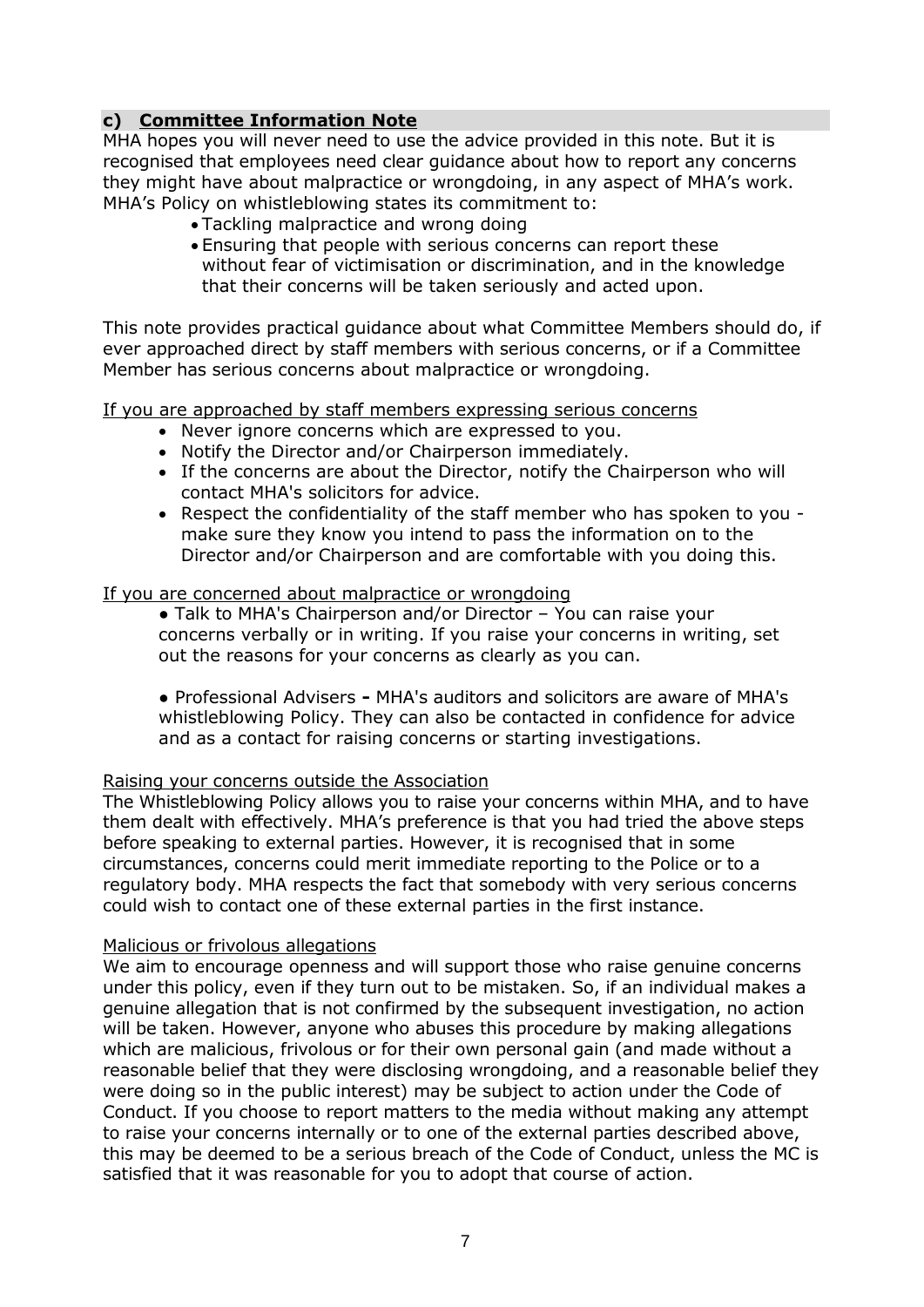## **d) Staff Information Note**

MHA hopes you will never need to use the advice provided in this note. But it is recognised that employees need clear guidance about how to report any concerns they might have about malpractice or wrongdoing, in any aspect of MHA's work. MHA's Policy on whistleblowing states its commitment to:

- Tackling malpractice and wrong doing
- Ensuring that people with serious concerns can report these without fear of victimisation or discrimination, and in the knowledge that their concerns will be taken seriously and acted upon.

This note provides practical guidance about what staff members should do, if ever in the position of needing to report suspected malpractice or wrongdoing.

#### If you are concerned about malpractice or wrongdoing

Five possible courses of action are set out below. It is anticipated that employees would raise any concerns, based on the sequence of events shown.

1. Seek advice - MHA recommends that you should speak to your TU representative or official before raising a concern under the whistleblowing Policy. They will provide you with advice about how to raise your concern, and any implications for your own position. Alternatively, you can discuss your concern with a colleague first. You may find it is easier to raise the matter if there are two (or more) of you who have had the same experiences or concerns. You may invite your TU representative or a friend to be present during any meetings or interviews about the concerns you have raised.

2. Talk to your supervisor or line manager - As a first step, you should normally raise concerns with your immediate manager or their superior. In some cases, you may be reluctant to do this (e.g. depending on the seriousness and sensitivity of the issues involved, and who is suspected of the malpractice). If you wish to speak to another member of staff in the first instance, you can raise your concerns in confidence with the Director or any other section head. You can raise your concerns verbally or in writing. If you wish to do so in writing, please set out the reasons for your concerns as clearly as you can.

3. MC or Audit & Risk Sub-Committee - If you feel that you cannot raise your concerns within MHA's staff structure, you may contact the Chairperson of either the MC or the Audit & Risk Sub-Committee.

4. Professional Advisers - MHA's auditors and solicitors are aware of the whistleblowing Policy and our wish to be open and accountable for our actions. They can also be contacted in confidence for advice and as a contact for raising concerns or starting investigations.

5. Raising concerns outside MHA - The whistleblowing Policy is intended to allow you to raise concerns within MHA, and to have them dealt with effectively. MHA's preference is that you have tried the above steps before speaking to external parties. However, it is recognised that in some circumstances, concerns could merit immediate reporting to the Police or to a regulatory body. MHA respects the fact that somebody with very serious concerns could wish to contact one of these external parties in the first instance, or if they felt that their concerns had not been taken seriously or investigated within MHA. If you intend to refer concerns to an external party because you are dissatisfied with the outcome of an internal